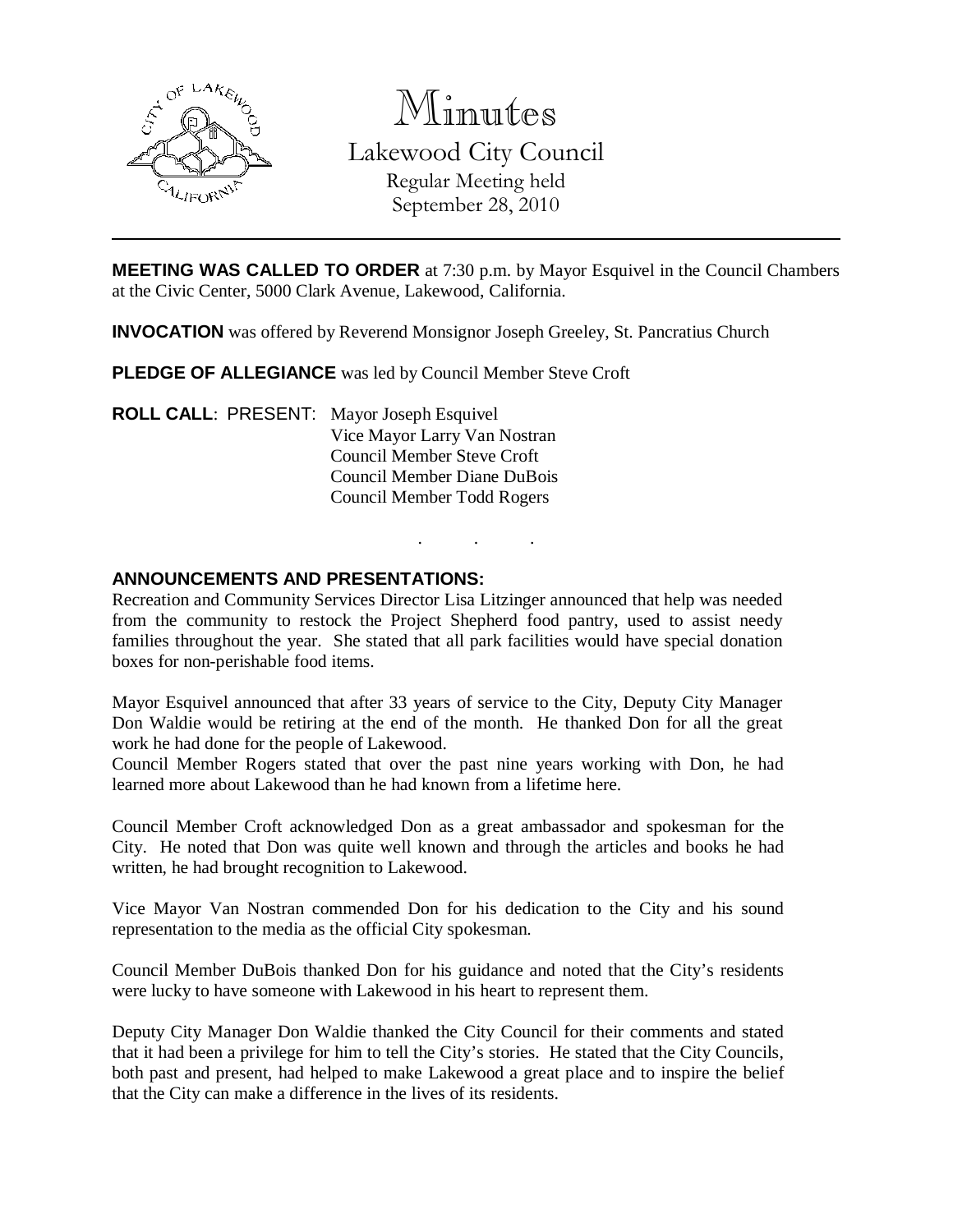City Council Minutes September 28, 2010 Page 2

## **ROUTINE ITEMS:**

COUNCIL MEMBER DUBOIS MOVED AND VICE MAYOR VAN NOSTRAN SECONDED TO APPROVE ROUTINE ITEMS 1 THROUGH 9.

- RI-1 Approval of Minutes of the Meeting held September 14, 2010
- RI-2 Approval of Personnel Transactions
- RI-3 Approval of Registers of Demands
- RI-4 Approval of Revisions to Conflict of Interest Code for City Officers and Employees
- RI-5 Approval of Appointments to the Lakewood Project Shepherd Board
- RI-6 Approval of Monthly Report of Investment Transactions
- RI-7 Acceptance of Notice of Completion for Public Works Project No. 08-2, Residential Street Rehab, Silvia Construction, Inc.
- RI-8 Approval of Amendment to the Lease for the Lakewood Equestrian Center
- RI-9 RESOLUTION NO. 2010-58; A RESOLUTION OF THE CITY COUNCIL OF THE CITY OF LAKEWOOD ESTABLISHING A PHYSICALLY HANDICAPPED PERSONS DESIGNATED PARKING SPACE ON THE SOUTH SIDE OF 209TH STREET WITHIN THE CITY OF LAKEWOOD

UPON ROLL CALL VOTE, THE MOTION WAS APPROVED:

AYES: COUNCIL MEMBERS: Van Nostran, DuBois, Croft, Rogers and Esquivel NAYS: COUNCIL MEMBERS: None

# **1.1 • AWARD OF BID FOR PUBLIC WORKS PROJECT NO. 09-7, TRAFFIC SIGNAL MODIFICATIONS**

. . .

Public Works Director Lisa Rapp displayed slides and gave a report based on the report in the agenda. She stated as a result of a comprehensive Traffic Signal Study, the proposed project for modification of traffic signals at seven locations would be the third of three projects for traffic signal improvements across the City. This final project would provide for the installation of protected/permissive left-turn phasing on Woodruff Avenue at Arbor Road; and new poles with longer mast arms would be installed at Paramount Boulevard at its intersections with Arbor Road, Bomberry Street and Hardwick Street; on Candlewood Street at its intersections with Downey Avenue and Woodruff Avenue; and on Pioneer Boulevard at its intersection with 215th Street. She noted that funding for this project had come to the City from a Federal Transportation, Community and System Preservation Grant obtained with the assistance of Congresswoman Linda Sanchez. She reported that eight bids had been received for the project which was scheduled to begin in February of 2011. She stated that although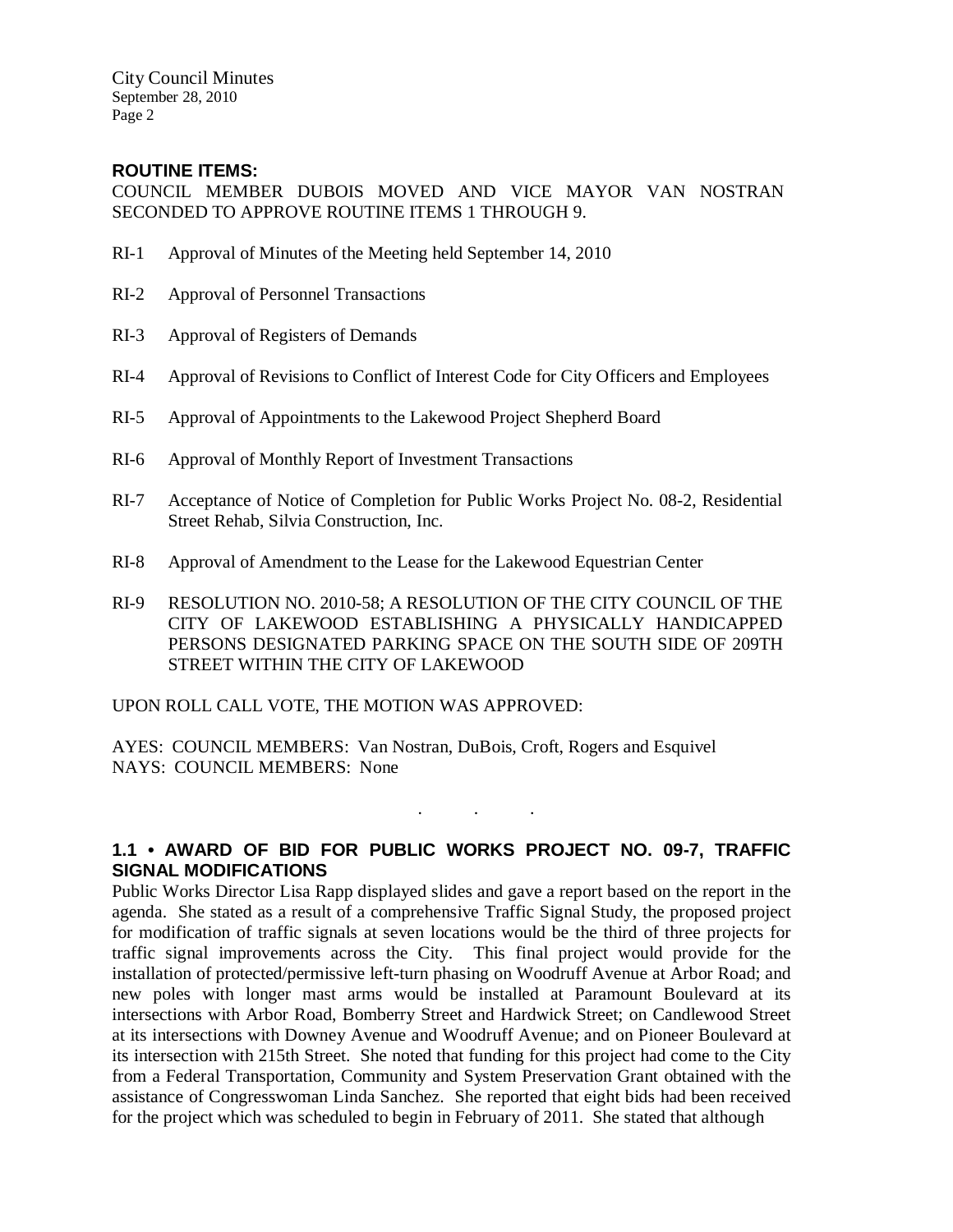# **1.1 • AWARD OF BID FOR PUBLIC WORKS PROJECT NO. 09-7, TRAFFIC SIGNAL MODIFICATIONS** - Continued

the lowest bidder for the project was Socal Engineers, Inc., a problem with their bonding company had caused their bidder's bond to be withdrawn, thereby making their bid nonresponsive. It was the recommendation of staff that the City Council adopt the plans, specifications and working details for the project; reject the bid submitted by Socal Engineers, Inc. as non-responsive; award a contract to Freeway Electric, Inc. in the amount of \$534,035; and authorize staff to approve a cumulative total of contract change orders, as needed, not to exceed \$100,000.

Council Member Rogers inquired about any possible objection from Socal Engineers. City Attorney Steve Skolnik responded by stating that Socal Engineers did not object and had, in fact, requested to withdraw their bid, but had not made the request in the time period allowed by State codes.

Mayor Esquivel opened the public hearing at 7:52 p.m. and called for anyone in the audience wishing to address the City Council on this matter. There was no response.

Jose Delgado, District Director for Congresswoman Linda Sanchez, stated that Congresswoman Sanchez, although unable to be present due to business in Washington, D.C., was happy to have provided her assistance and thrilled to see Federal tax dollars being put to work to the benefit of the community.

COUNCIL MEMBER ROGERS MOVED AND COUNCIL MEMBER DUBOIS SECONDED TO APPROVE STAFF'S RECOMMENDATIONS. UPON ROLL CALL VOTE, THE MOTION WAS APPROVED:

AYES: COUNCIL MEMBERS: Van Nostran, DuBois, Croft, Rogers and Esquivel NAYS: COUNCIL MEMBERS: None

**1.2 • CDBG PROGRAM CONSOLIDATED ANNUAL PERFORMANCE AND EVALUATION REPORT**

. . .

Community Development Director Sonia Southwell presented a report based on the memo in the agenda and stated that Federal Community Development Block Grant regulations required the submittal of an annual performance report describing its program achievements. She also stated that the report discussed performance in the context of the strategic goals of the Consolidated Plan and Action Plan. It was the recommendation of staff that the City Council hold a public hearing to receive citizen comments and direct staff to submit the report and any comments received to the U.S. Department of Housing and Urban Development.

Mayor Esquivel opened the public hearing at 8:00 p.m. and called for anyone in the audience wishing to address the City Council on this matter. There was no response.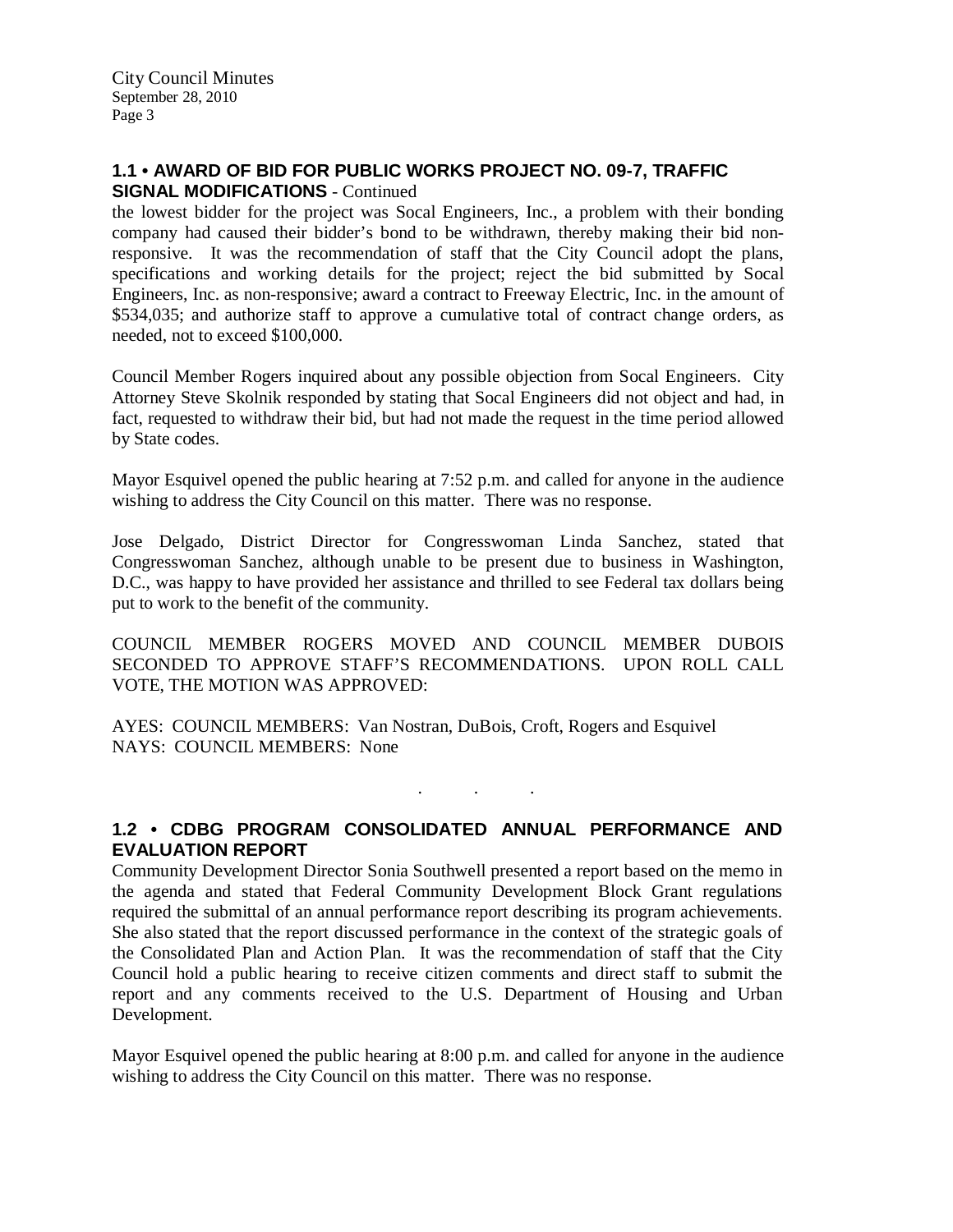City Council Minutes September 28, 2010 Page 4

#### **1.2 • CDBG PROGRAM CONSOLIDATED ANNUAL PERFORMANCE AND EVALUATION REPORT** - Continued

COUNCIL MEMBER ROGERS MOVED AND COUNCIL MEMBER CROFT SECONDED TO APPROVE STAFF'S RECOMMENDATION. UPON ROLL CALL VOTE, THE MOTION WAS APPROVED:

. . .

AYES: COUNCIL MEMBERS: Van Nostran, DuBois, Croft, Rogers and Esquivel NAYS: COUNCIL MEMBERS: None

### **3.1 • FUND EXCHANGE AND ASSIGNMENT AGREEMENT**

Administrative Services Director Diane Perkin gave a presentation based on the memo in the agenda and reported an offer had been received from the City of Manhattan Beach to exchange Lakewood Proposition A Transit Funds, which were restricted and only available for certain transportation purposes, for general fund monies that could be used for any purpose. She noted that even after utilizing our allocation of Prop A funds for all qualifying projects, such as DASH Transit, Lakewood had a surplus of those funds. It was the recommendation of staff that the City Council approve the Proposition A Transit Funds exchange and Assignment Agreement with the City of Manhattan Beach.

VICE MAYOR VAN NOSTRAN MOVED AND COUNCIL MEMBER ROGERS SECONDED TO APPROVE STAFF'S RECOMMENDATION. UPON ROLL CALL VOTE, THE MOTION WAS APPROVED:

AYES: COUNCIL MEMBERS: Van Nostran, DuBois, Croft, Rogers and Esquivel NAYS: COUNCIL MEMBERS: None

At 8:03 p.m., the Regular Meeting of the City Council was recessed for the Meeting of the Lakewood Redevelopment Agency. At 8:04 p.m., the City Council Meeting was reconvened.

. . .

. . .

. . .

**ORAL COMMUNICATIONS:** None

#### **CLOSED SESSION:**

PUBLIC EMPLOYMENT, Pursuant to Government Code §54957 Mayor Esquivel announced that the City Council would recess to a closed session pursuant to Government Code §54957 regarding the position of City Manager.

At 8:48 p.m., the City Council reconvened and the City Attorney advised that there was no action to announce.

. . .